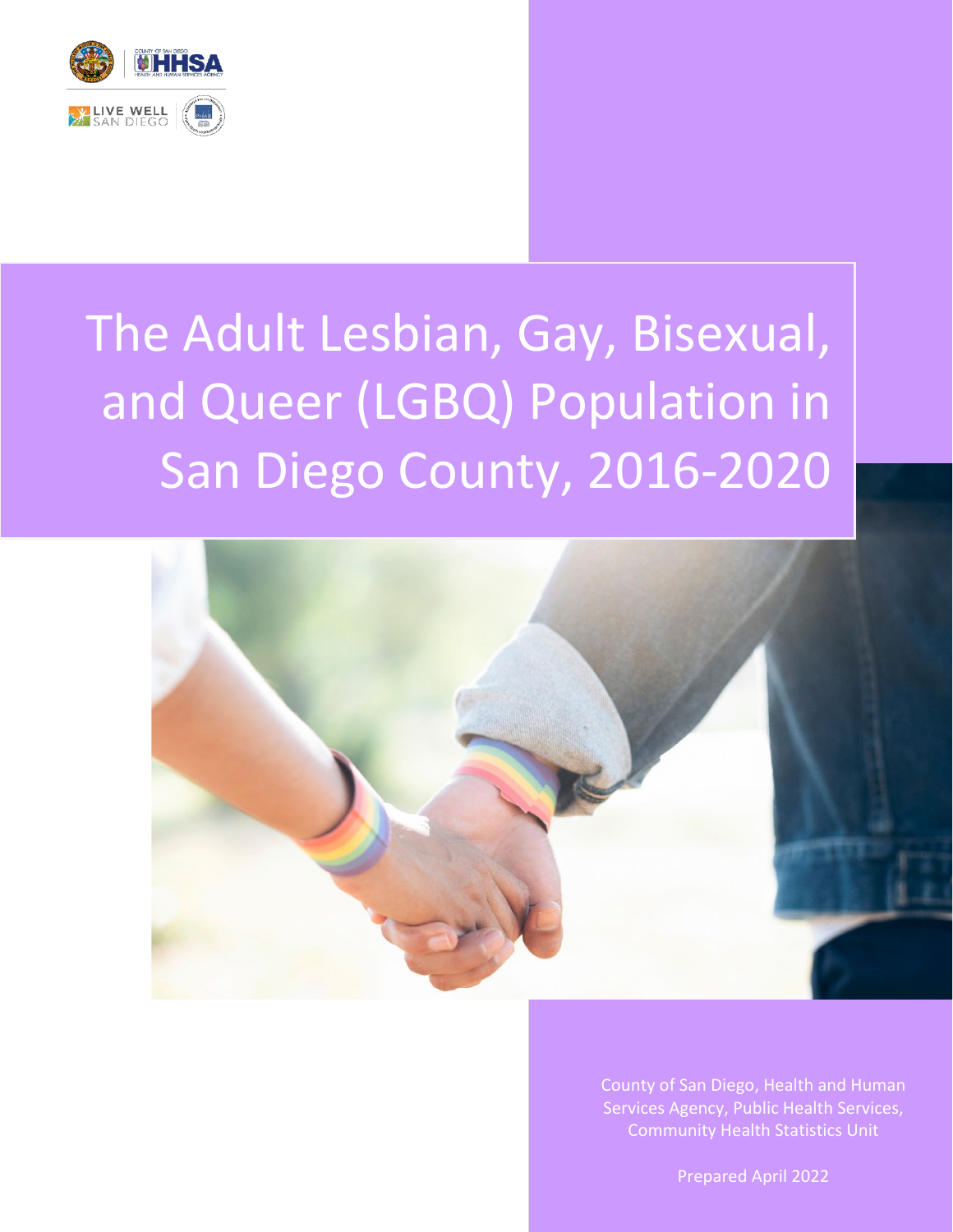## **The Adult Lesbian, Gay, Bisexual, and Queer (LGBQ) Population in San Diego County, 2016-2020**

April 2022

All materials in this document are in the public domain and may be reproduced and copied without permission. However, citation to source is appreciated. Suggested citation:

County of San Diego, Health and Human Services Agency. The Adult Lesbian, Gay, Bisexual, and Queer (LGBQ) Population in San Diego County, 2016-2020. April 2022.

This publication of The Adult Lesbian, Gay, Bisexual, and Queer (LGBQ) Population in San Diego County, 2016-2020 utilizes estimated data that is current up through 2022 or the most current year available at the time this publication was in development. This document was developed under the Community Health Statistics Unit of the County of San Diego and is in support of Live Well San Diego.

#### **Inquiries regarding this document may be directed to:**

Community Health Statistics Unit 3851 Rosecrans St. San Diego, CA 92110 (619) 692-6667 [www.SDHealthStatistics.com](http://www.sdhealthstatistics.com/)



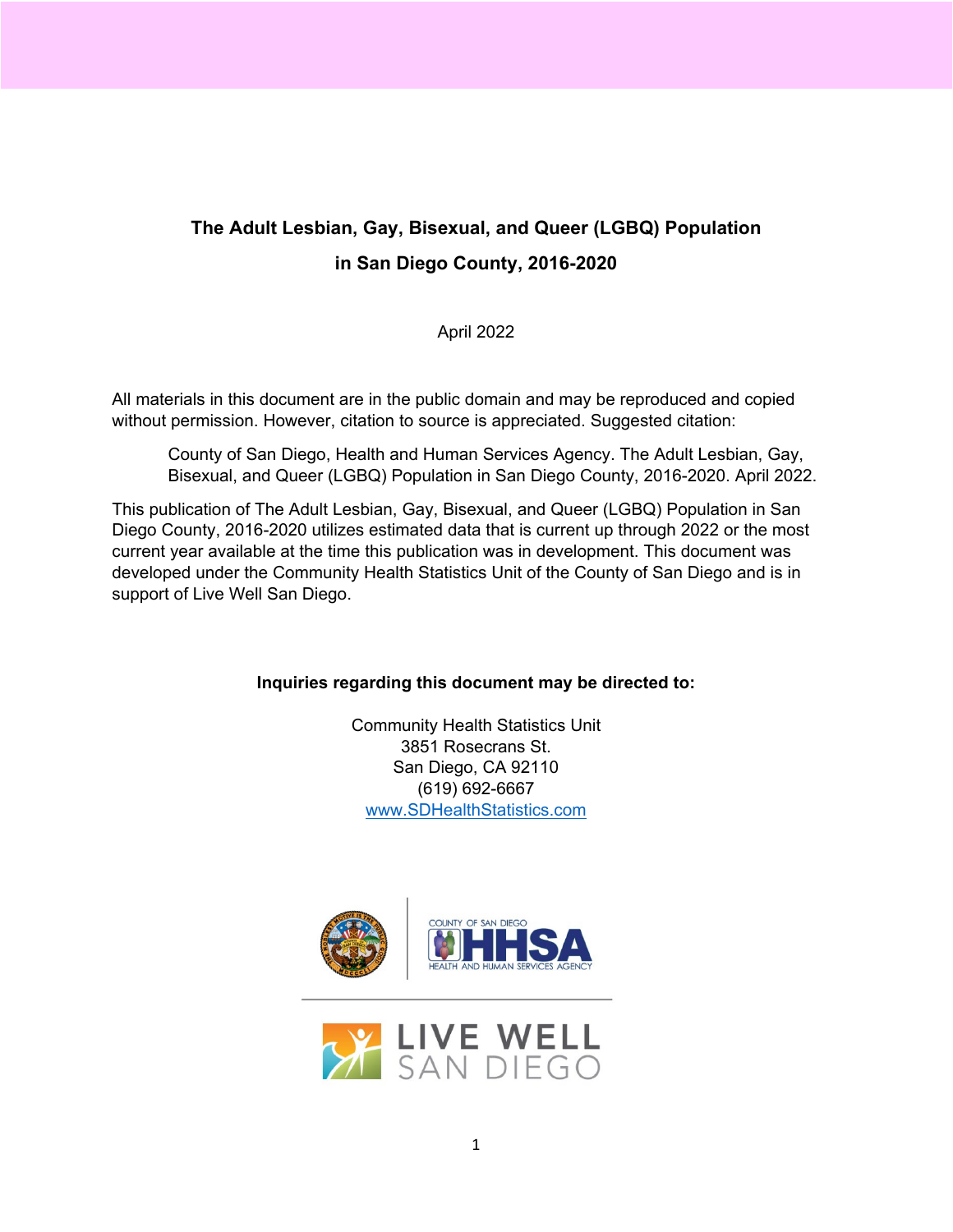# **Table of Contents Table of Contents**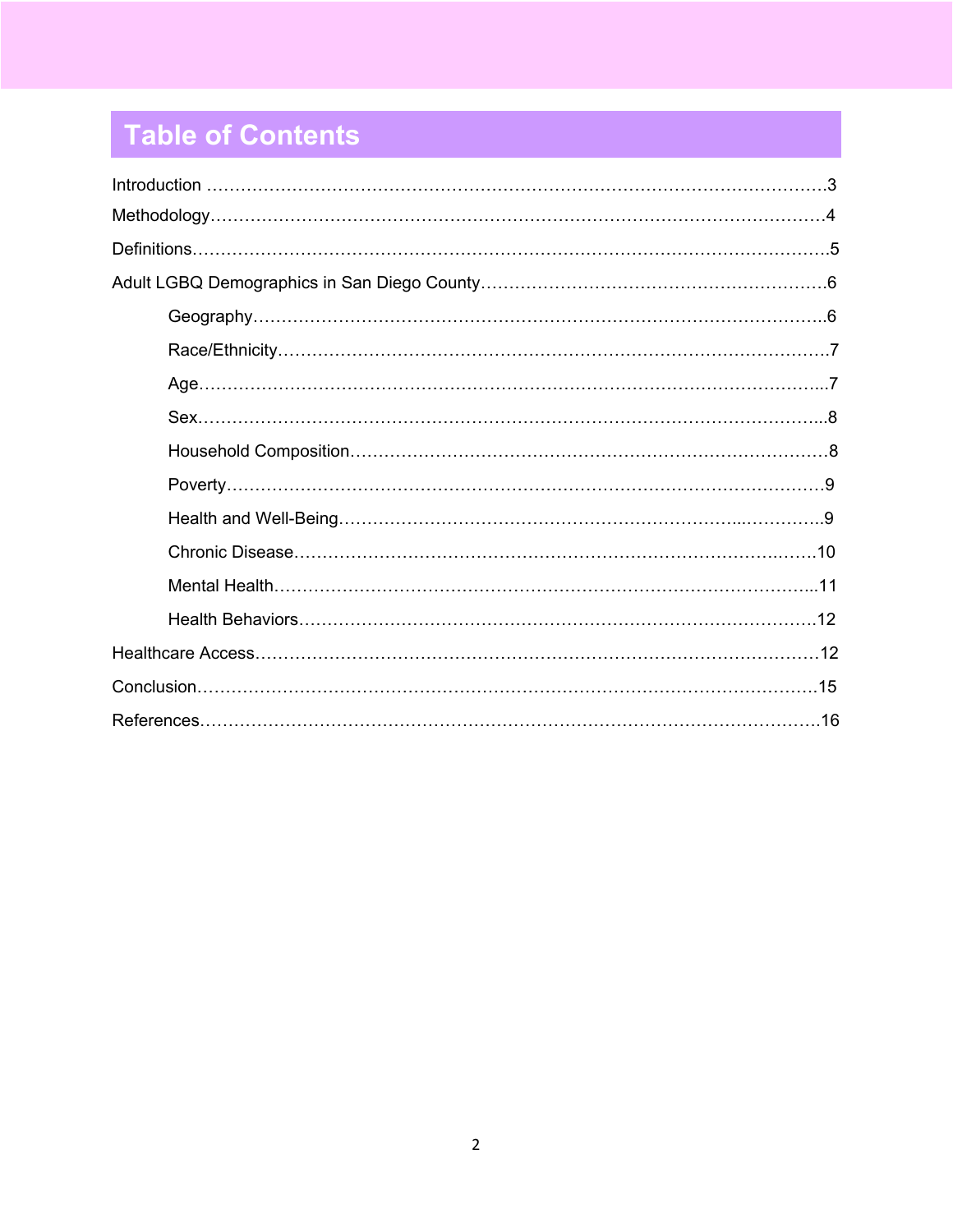# **The LGBQ Population in San Diego County, 2016-2020**

County of San Diego, Health and Human Services Agency, Public Health Services, Community Health Statistics Unit, 2022

## **Introduction**

The United States is home to over 11.3 million Lesbian, Gay, Bisexual, Transgender, and Queer (LGBTQ) adults as of 2020.<sup>1</sup> Individuals who identify as LGBTQ are diverse, include people of all demographic backgrounds, and frequently have intersecting identities. The lived experiences and needs of the LGBTQ population vary by their intersecting identities, including sexual orientation, gender, age, and race/ethnicity.2 A variety of social determinants of health (SDOH) may interact with systemic discrimination to influence health and well-being outcomes among LGBTQ populations.<sup>3</sup>

While the social and legal environment for LGBTQ people in the United States has improved in the last decade, the existing research indicates that members of the LGBTQ community are at increased risk for numerous poor health and well-being outcomes compared to heterosexual and cisgender people.4 These inequities may be a result of the social stigma, prejudice, and discrimination that LGBTQ people experience within communities and institutions, as well as from individuals. The most common framework to describe increased health and well-being risk among the LGBTQ population is the minority stress model. The minority stress theory "proposes that sexual minority health disparities can be explained in large part by stressors induced by a hostile, homophobic culture, which often results in a lifetime of harassment, maltreatment, discrimination and victimization and may ultimately impact access to care."5 However, the lack of data sources identifying LGBTQ people has created a significant gap in knowledge and understanding of their experiences.

The LGBTQ population has increased significantly across the United States in the last decade, however, there remains a dearth of data on the LGBTQ population and their unique needs.<sup>6</sup> Many of the current national surveys do not include measures for sexual orientation or gender identity (SOGI). Some surveys may ask questions about SOGI, but the questions may be inconsistent, and the estimates collected may be unstable, making it impossible to draw true conclusions. It is crucial to collect more and consistent data to better understand the needs of the LGBTQ population and decrease the existing health inequities.

Data included in this brief come from the California Health Interview Survey (CHIS), 2016-2020.<sup>7</sup> This data source was chosen due to the availability of statistically stable, local estimates for the Lesbian, Gay, Bisexual, and Queer (LGBQ) population in San Diego County. Data on individuals who identify as transgender are not included in this brief due to the instability of the CHIS data for San Diego County. As more data become available, health and well-being of the transgender population in San Diego will be included in future analyses.

This brief provides information on some of the health and well-being issues that may affect the LGBQ community included in the LGBTQ Health and Well-Being Dashboard Series, located here: [The LGBTQ Health and Well-Being Dashboard.](https://public.tableau.com/views/LGBTQHealthandWell-Being_16473833366900/LGBTQPopulationinSanDiego?:language=en-US&publish=yes&:display_count=n&:origin=viz_share_link)

It is important to acknowledge that the comparisons made within the dashboard and this brief are between the LGBQ community, as a whole, and those who identify as heterosexual. More data on SOGI are required to explore health and well-being for specific sexual and gender identities that exist within the community.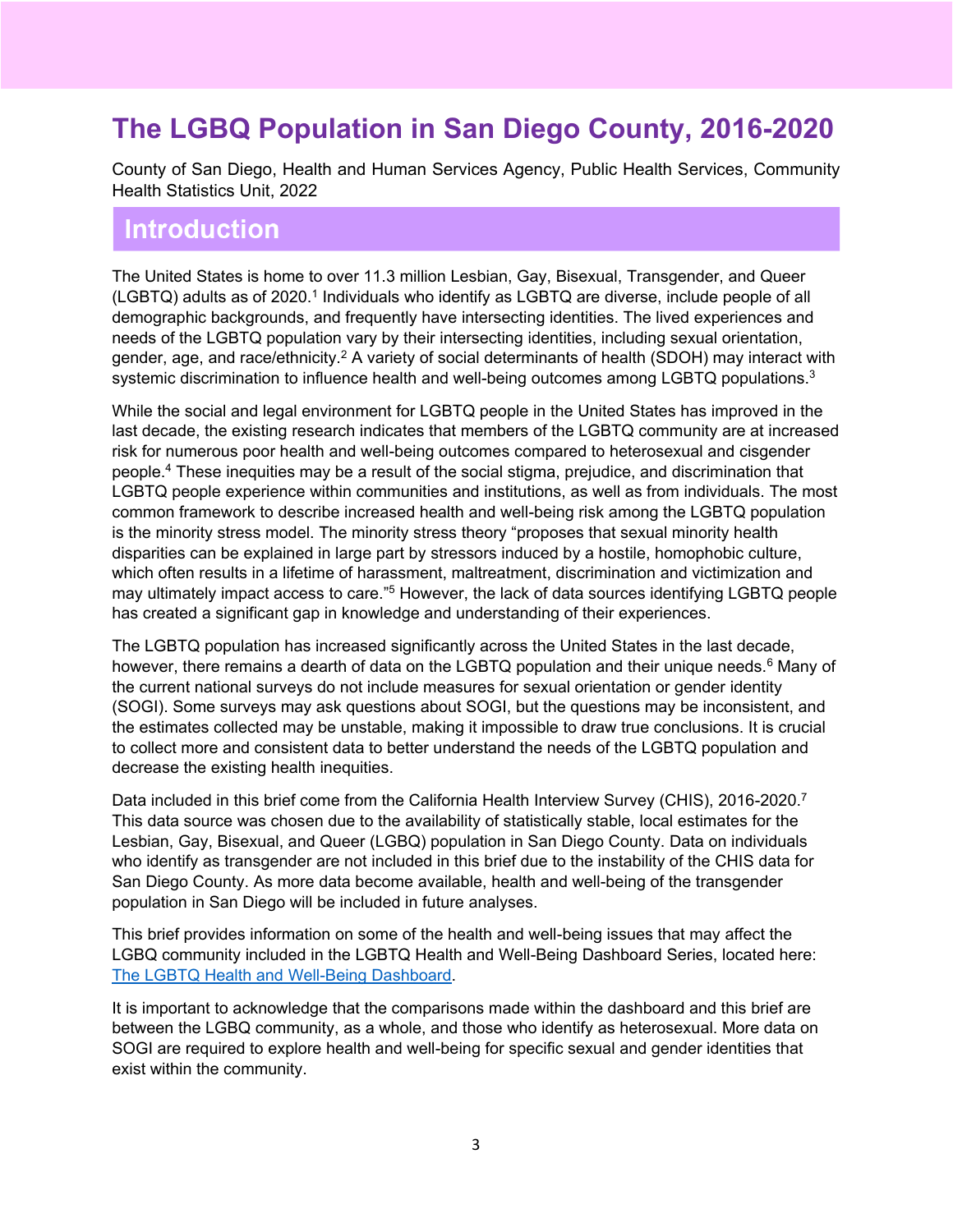# **Methodology**

#### **Data Source**

All data for the adult LGBQ population in San Diego County came from the California Health Interview Survey (CHIS). CHIS is a web and telephone state health survey that asks questions about a wide range of health topics, including health insurance, access to healthcare, respondent characteristics, health status, health conditions, health behaviors, mental health and oral health. Data from survey years 2016 through 2020 were pooled to obtain stable population estimates for the LGBQ population.

## **Sexual Orientation Categories**

To determine sexual orientation, the results from the question, "Do you think of yourself as straight or heterosexual, as gay/lesbian, or homosexual, or bisexual?" on AskCHIS were used. Results from AskCHIS were displayed at the following levels:

- 1. Straight or heterosexual
- 2. Gay, lesbian, or homosexual
- 3. Bisexual
- 4. Not sexual/celibate/none/other

The levels were collapsed into two categories: straight/heterosexual or gay, lesbian, homosexual, bisexual, and not sexual/celibate/none/other. Straight/heterosexual respondents were considered non-LGBQ and gay, lesbian, homosexual, bisexual, and not sexual/celibate/none/other respondents were considered LGBQ.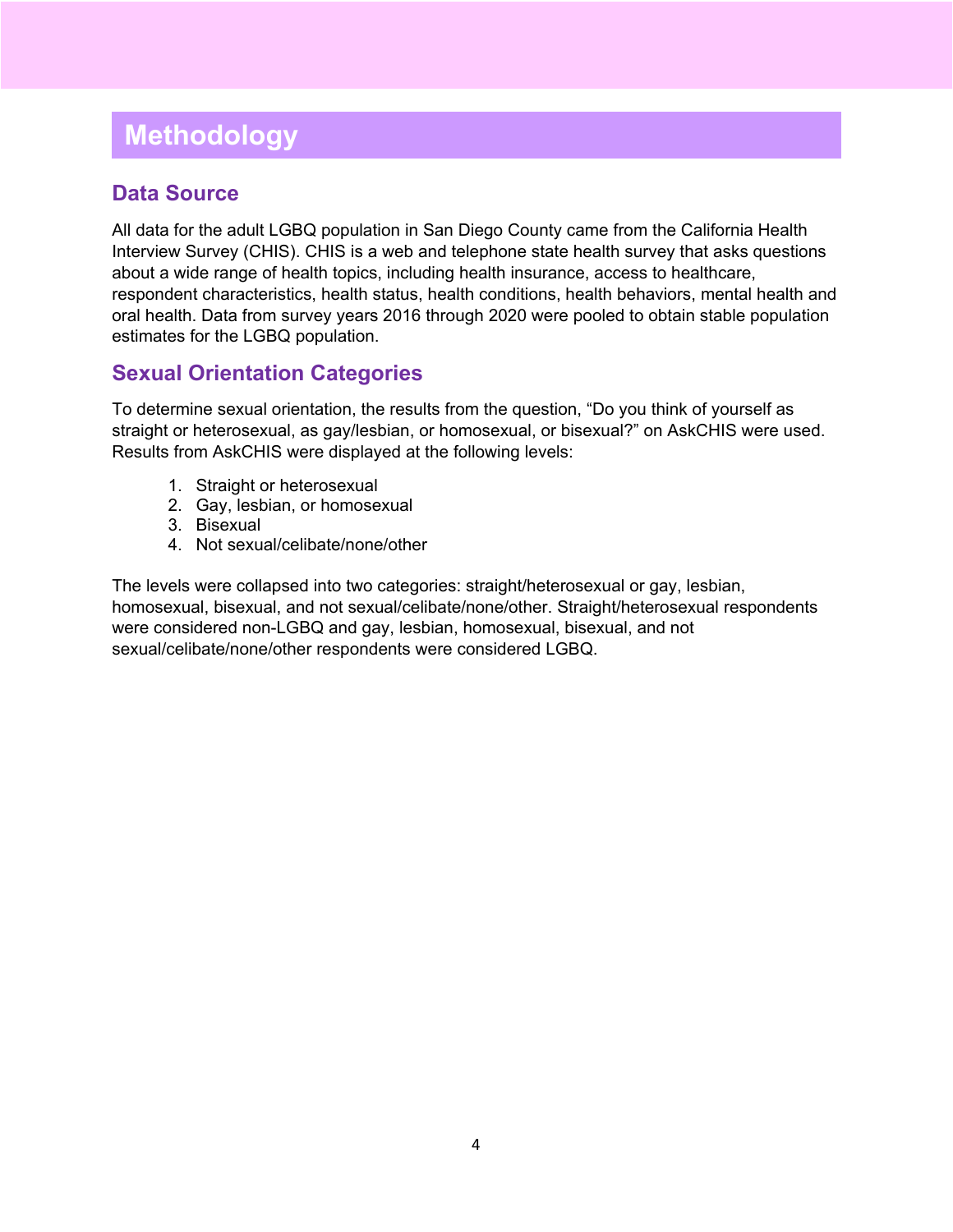# **Definitions**

#### **Sexual Orientation**

Sexual Orientation refers to a person's emotional, sexual, and/or relational attraction towards other people.

**Heterosexuality** is used to identify those who are attracted to individuals of a different sex from themselves. There are many different terms used to identify individuals who may be attracted to the same sex. The terms used within this brief are defined below and can also be found in the World Health Organization's FAQ on Health and Sexual Diversity – An Introduction to Key Concepts. 8

#### **Lesbian**

A woman who self-identifies as having an emotional, sexual, and/or relational attraction to other women.

#### **Gay**

A man who self-identifies as having an emotional, sexual, and/or relational attraction to other men.

#### **Bisexual**

A person who self-identifies as having emotional, sexual, and/or relational attraction to the same or different sex, or to more than one gender.

#### **Queer**

In this brief, queer is used to describe individuals who identify as lesbian, gay, bisexual, or another sexual minority. Within the LGBTQ community, it is also used to describe "transgender and other people and institutions on the margins of mainstream culture. Queer can be a convenient, inclusive term when referring to issues and experiences affecting the many groups under this umbrella. Because it is still used to demean lesbian, gay, bisexual, and transgender people, those who do not identify as queer are urged to use the term with caution, or not at all.

#### **Gender Identity**

Gender identity refers to a person's internal sense of being male, female, or something else. Gender identity can be the same or different than their sex assigned at birth. Gender identity is not related to sexual orientation. The terms used to describe gender identity in this brief are defined below.

#### **Transgender**

An umbrella term used to describe people whose gender identity and/or expression is different from that typically associated with their assigned sex at birth.

#### **Cisgender**

A person whose gender identity matches their assigned sex at birth.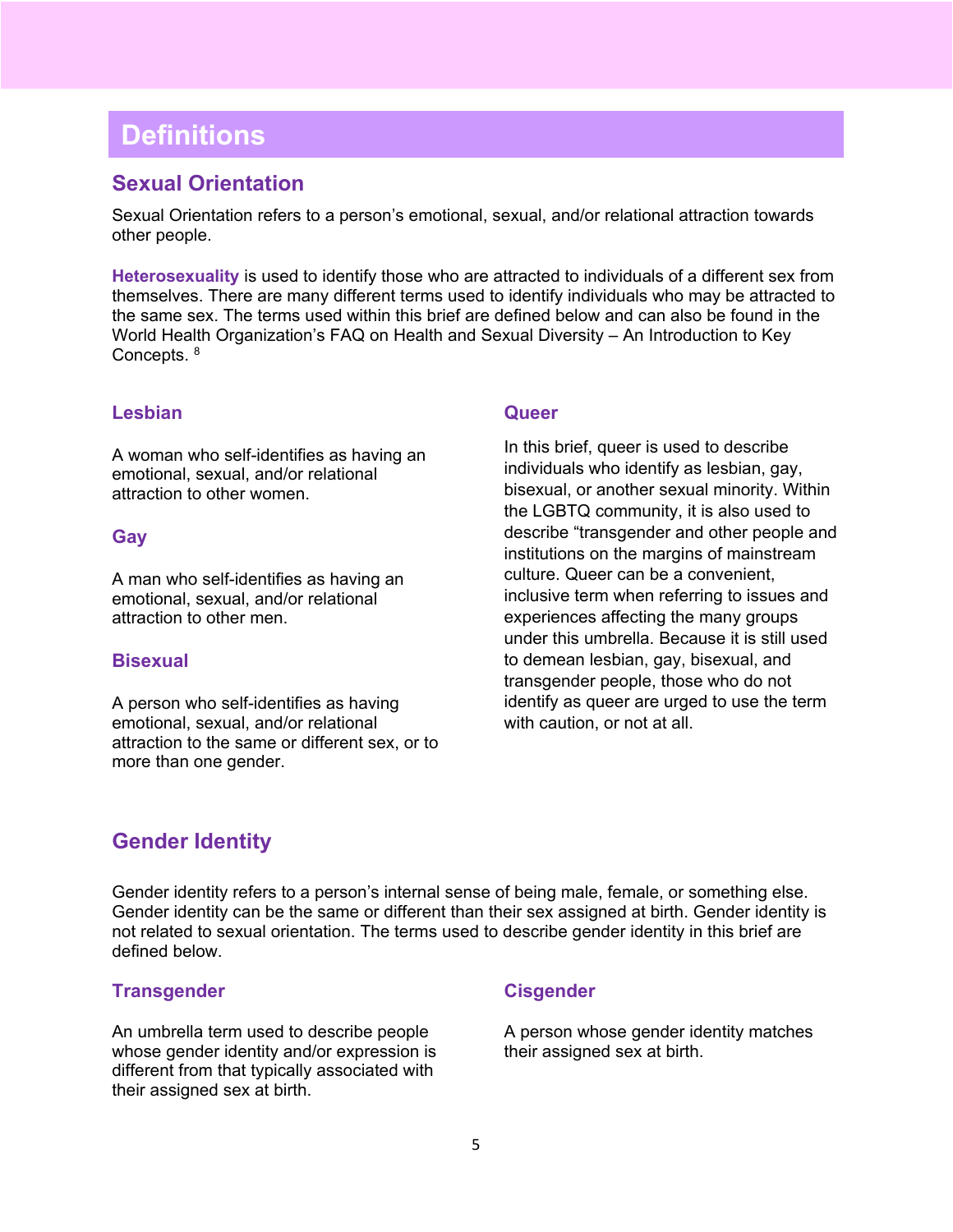# **Adult LGBQ Demographics in San Diego County**

# **Geography**

**Adult Lesbian, Gay, Bisexual, and Queer (LGBQ) Population in San Diego County by HHSA Region, 2016-2020**



*Figure 1: Adult lesbian, gay, bisexual, and queer (LGBQ) population in San Diego County by HHSA Region, 2016-2020*

## **Central Region was home to the largest proportion of adult individuals who identify as LGBQ.**

Overall, about 230,000 (8.8%) individuals identified as LGBQ in San Diego County, a population proportion similar to California overall (8.1%). In Central Region, 14.6% of the region's residents identified as LGBQ. North Inland Region had the smallest proportion of individuals who identify as LGBQ overall (7.0%) (Figure 1). However, North Inland Region was also home to largest proportion of LGBQ families (32.5% married, and 27.8% raising children).

Health and well-being among the LGBQ population may be influenced by physical and social environments. Research has shown that LGBQ individuals who live in rural areas have higher rates of heterosexism and fewer services available to LGBQ people. The definition of heterosexism as defined by Merriam-Webster is discrimination or prejudice against nonheterosexual people based on the belief that heterosexuality is the only normal and natural expression of sexuality. <sup>9</sup> While LGBQ adults may face more prejudice in rural areas, they may also have higher standards of living, closer relationships with family and friends, and less stress than LGBQ people who live in urban areas.<sup>3</sup>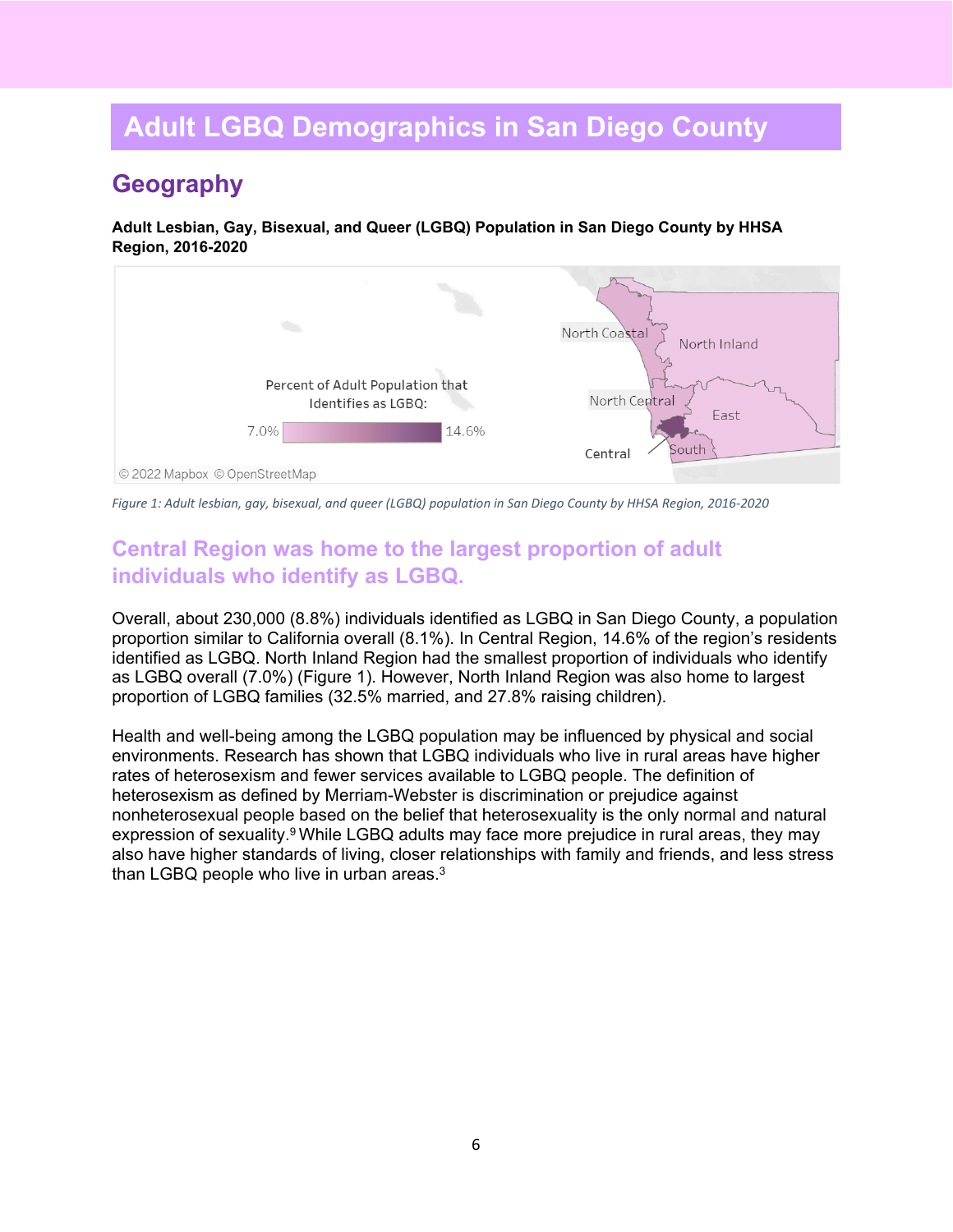# **Race/Ethnicity**



*Figure 2: Adult race/ethnicity by sexual orientation, San Diego County, 2016-2020*

## **About 40% of the LGBQ population in San Diego County was Hispanic, compared to 31.2% of the non-LGBQ population.**

The majority of both the adult LGBQ and non-LGBQ population in San Diego were White, but there were higher proportions of Hispanic, other race, and 2 or more races among the LGBQ population (Figure 2). The estimate for Black residents who identified as LGBQ in San Diego County was statistically unstable, therefore, a comparison could not be made between the two sexual orientation groups. It is important to recognize that the lived experiences of the LGBQ population vary by race/ethnicity. Racial and ethnic minorities who identify as LGBQ experience the world differently and may face additional challenges.<sup>1</sup> Further data is needed to explore these differences and the possible effects on health and well-being.

## **Age**





*Figure 3: Adult age distribution by sexual orientation, San Diego County, 2016-2020*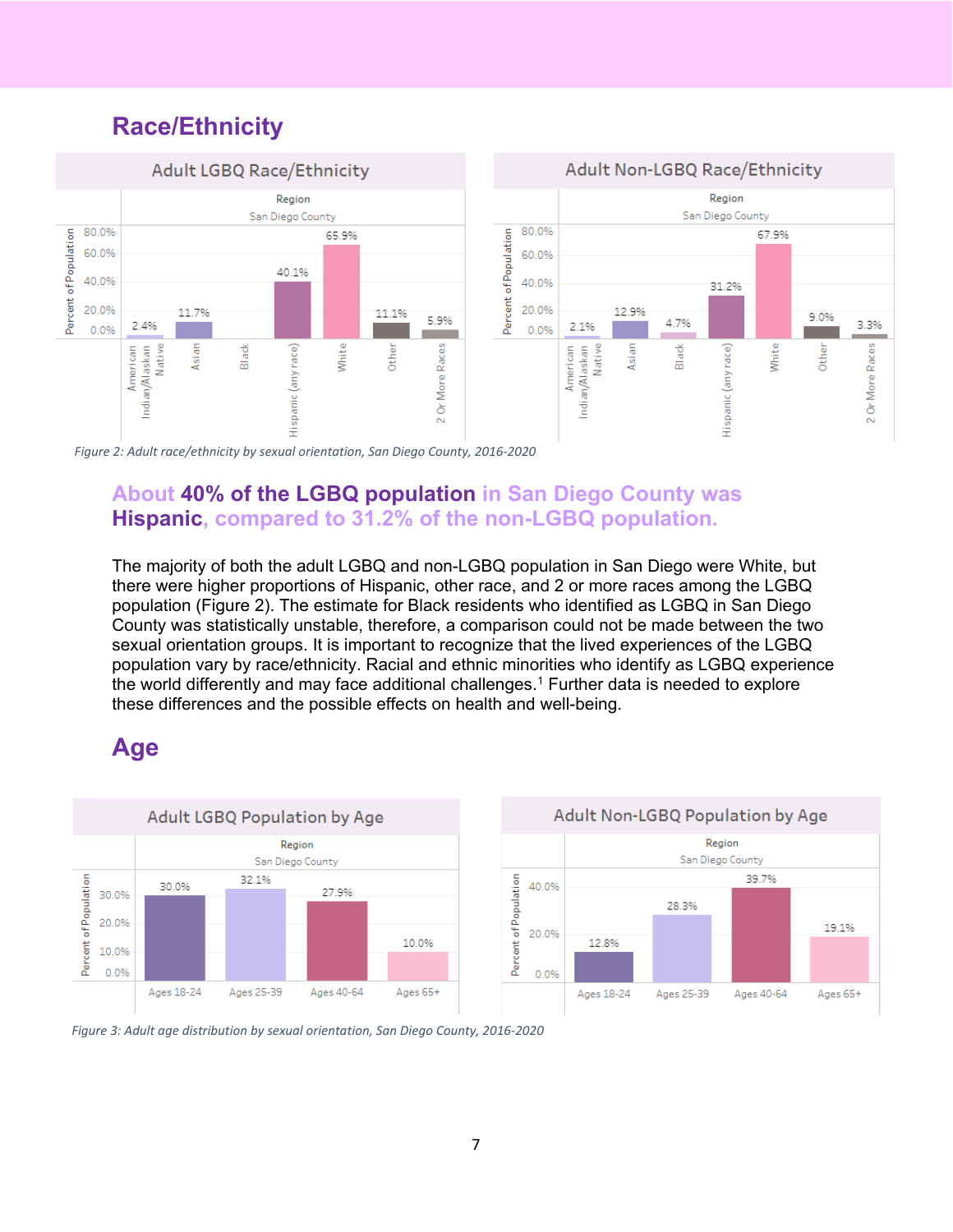#### **When surveyed, more young adults self-identified as LGBQ than adults in older age groups.**

From 2016-2020, about 60% of the adult population in San Diego County that self-identified as LGBQ was under 40 (Figure 3). While social acceptance of individuals who identify as LGBQ has increased significantly in the last decade, older LGBQ adults may be less open about their sexuality due to generational differences and/or fear of discrimination. However, over in 1 in 3 adults who self-identified as LGBQ was over 40 years old. Further research is needed to disaggregate health and-wellbeing outcomes among LGBQ adults by age as different age groups may face unique challenges.10

## **Sex**

## **The adults who self-identified as LGBQ were more likely to be female.**

From 2016-2020, the LGBQ population was 55.2% of adults who self-identified as LGBQ were female and 44.8% were male (Figure 4). The lived experiences and well-being of LGBQ individuals varies by sex, as well as by gender identity.



*Figure 4: Adult sex by sexual orientation, San Diego County, 2016-2020*

## **Household Composition**



*Figure 5: Percentage of adult LGBQ population that is married or raising children, San Diego County, 2016-2020*

**In San Diego County, 1 in 4 adult individuals who identify as LGBQ were married and about 1 in 7 were raising children.**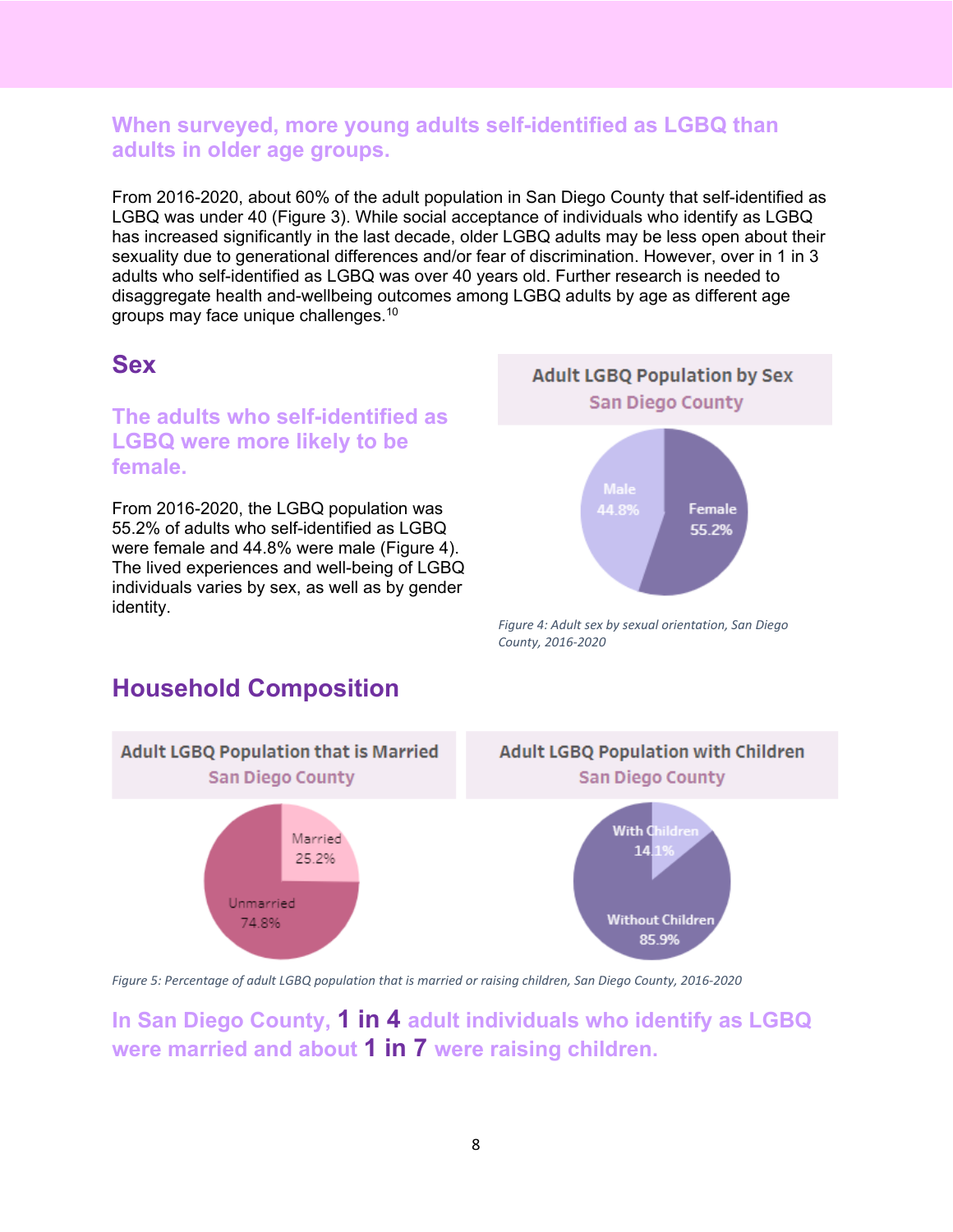From 2016-2020, about 25% of adult LGBQ residents in San Diego County were married and about 14% were raising children (Figure 5). Same-sex couples were extended permanent marriage equality in California in 2013, and in 2015, the U.S. Supreme Court ruling in Obergefell v. Hodges (576 U.S. 644) legalized same-sex marriage nationwide.11 LGBQ families existed in the United States prior to the Supreme Court ruling, however, the rulings enabled couples within the LGBQ community to begin building families with the some of the same rights as oppositesex couples.

In the United States, same-sex couples are permitted to adopt children. In fact, same-sex couples are 4 times as likely to be raising an adopted child and 6 times more likely to be raising foster children than heterosexual couples.12 Additionally, LGBQ families may also seek to expand their family through surrogacy or donor insemination. Current research indicates that children raised by same-sex couples have similar outcomes to children raised by opposite-sex couples.13

## **Poverty**

**In San Diego County, about 1 in 3 adult individuals who identify as LGBQ were facing economic hardship.** 

From 2016-2020, about 34% of the LGBQ population in San Diego County was living below 200% of the Federal Poverty Level (FPL) (Figure 6). The existing literature has indicated that individuals who identify as LGBQ are more likely than their non-LGBQ peers to face economic difficulties.4 Further research is needed to understand why these disparities exist.



*Figure 6: LGBQ population by poverty status, San Diego County, 2016-2020*

To view available demographics of Health and Human Services (HHSA) Regions in San Diego County, visit the dashboard here: [The LGBTQ Health and Well-Being Dashboard](https://public.tableau.com/views/LGBTQHealthandWell-Being_16473833366900/LGBTQPopulationinSanDiego?:language=en-US&publish=yes&:display_count=n&:origin=viz_share_link)

# **Health and Well-Being**

Minority stress theory suggests that stigma, prejudiced behaviors, and discrimination create a chronically stressful environment for minority populations which can result in poor health and well-being outcomes, as well as health behaviors that might increase the risk of poor health outcomes. The LGBTQ population in particular experiences distinct and chronic stressors related to their sexual and/or gender identity, including discriminatory employment and housing practices, heteronormative cultural norms, lack of political representation, and fear of rejection.14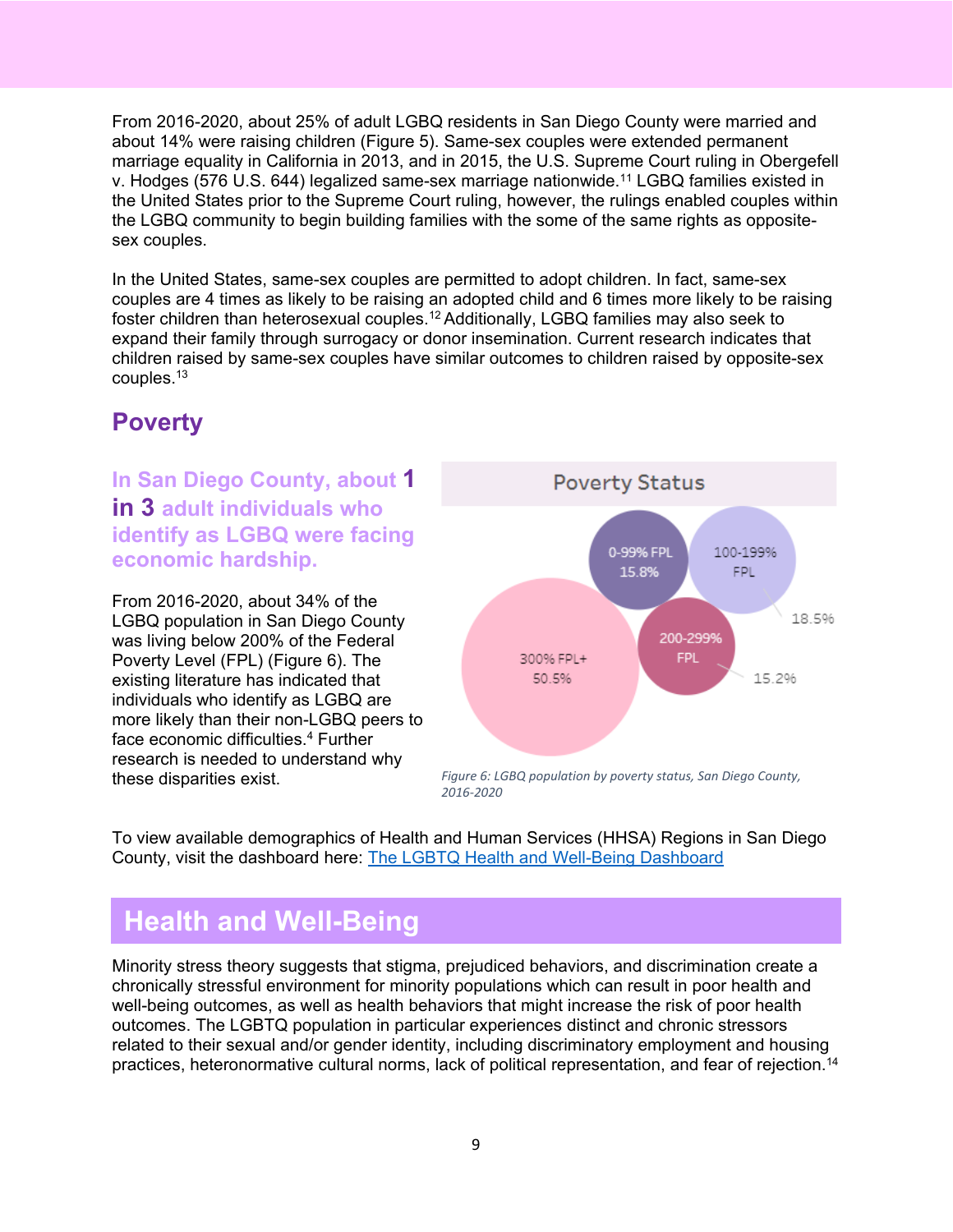

*Figure 7: Health status among LGBQ population, San Diego County, 2016-2020*

#### Chronic Disease Prevalence Among the Adult **LGBQ Population in San Diego County**



#### **In San Diego County, about 16.9% of the LGBQ population reported fair or poor overall health status.**

From 2016-2020, 16.9% of the LGBQ population reported their overall health status as fair or poor, compared to 14.6% of the non-LGBQ population (Figure 7).

#### Chronic Disease Prevalence Among the Adult Non-LGBQ Population in San Diego County



*Figure 8: Adult chronic disease prevalence by sexual orientation, San Diego County, 2016-2020*

#### **Asthma prevalence was higher among the LGBQ population compared to the non-LGBQ population. However, diabetes, heart disease, and high blood pressure prevalence was lower among the LGBQ population.**

From 2016-2020, asthma prevalence was 29% higher among the LGBQ population compared to the non-LGBQ population. From 2016-2020, the non-LGBQ population had a prevalence of 8.9% for diabetes, 6.1% for heart disease, and 31.5% for high blood pressure. Comparatively, the LGBQ population had a prevalence of 7.3% for diabetes, 4.4% of heart disease, and 24.8% for high blood pressure (Figure 8). Previous research has found that when adjusted for age, LGBTQ individuals have a higher prevalence of asthma, diabetes, heart disease, and high blood pressure. The estimates for chronic disease prevalence were not adjusted for age. This could explain why these estimates differ from previous literature.<sup>1</sup>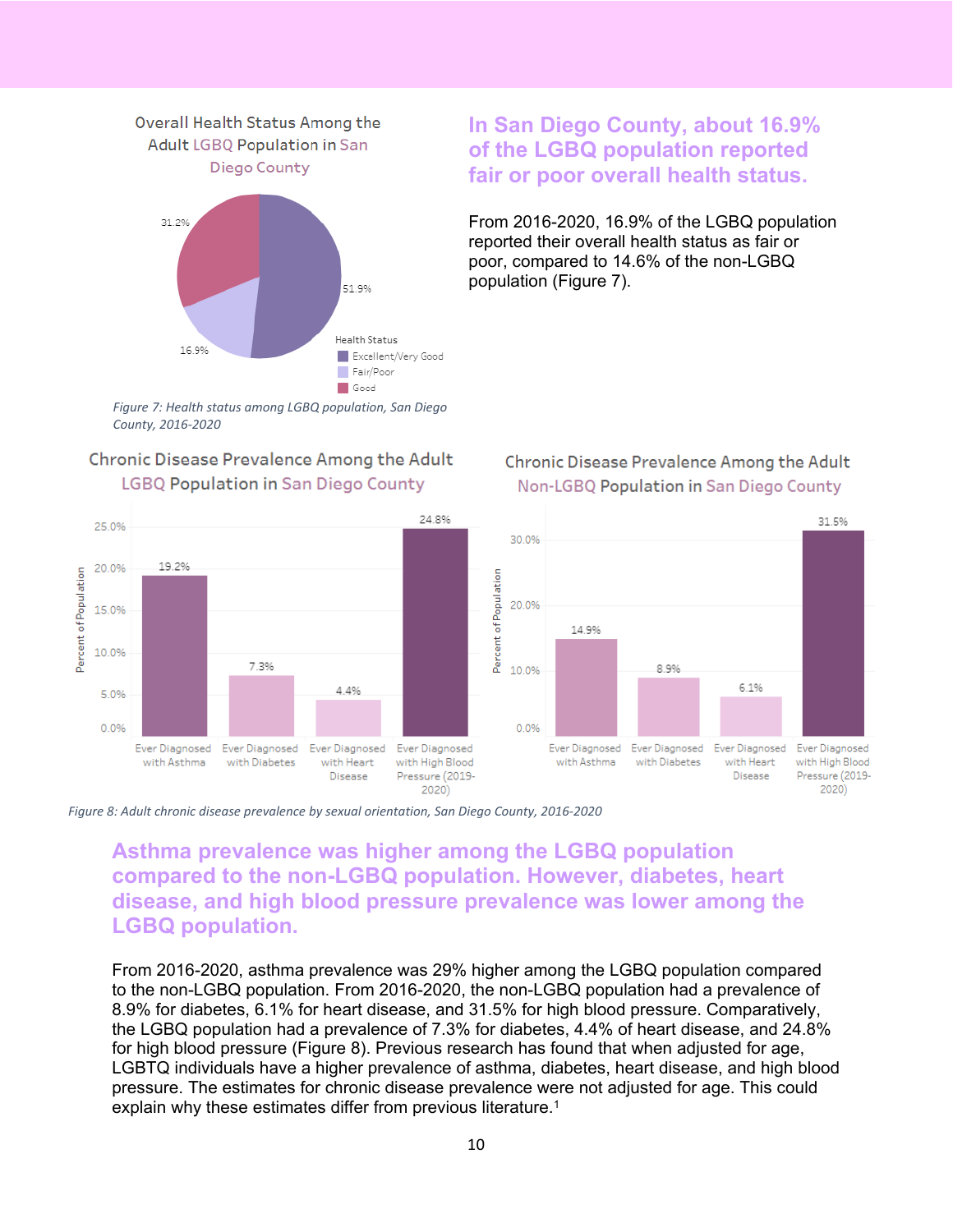#### Mental Health Outcomes Among the Adult Non-LGBQ Population in San Diego County



*Figure 9: Adult mental health outcomes by sexual orientation, San Diego County, 2016-2020*

Mental Health Outcomes Among the Adult

**LGBQ Population in San Diego County** 

## **In San Diego County, more than 1 in 3 adult LGBQ residents had ever seriously thought about committing suicide.**

From 2016-2020, the LGBQ population was 3 times more likely to have ever seriously thought about committing suicide compared to the non-LGBQ population (Figure 9).

#### **Overall, a greater proportion of the adult LGBQ population in San Diego experienced poor mental health outcomes compared to the adult non-LGBQ population.**

From 2016-2020, the adult LGBQ population in San Diego County was more likely to experience psychological distress, family life impairment due to mental health, moderate or severe work impairment due to mental health, and have taken prescription medicine for mental health compared to the non-LGBQ population (Figure 9).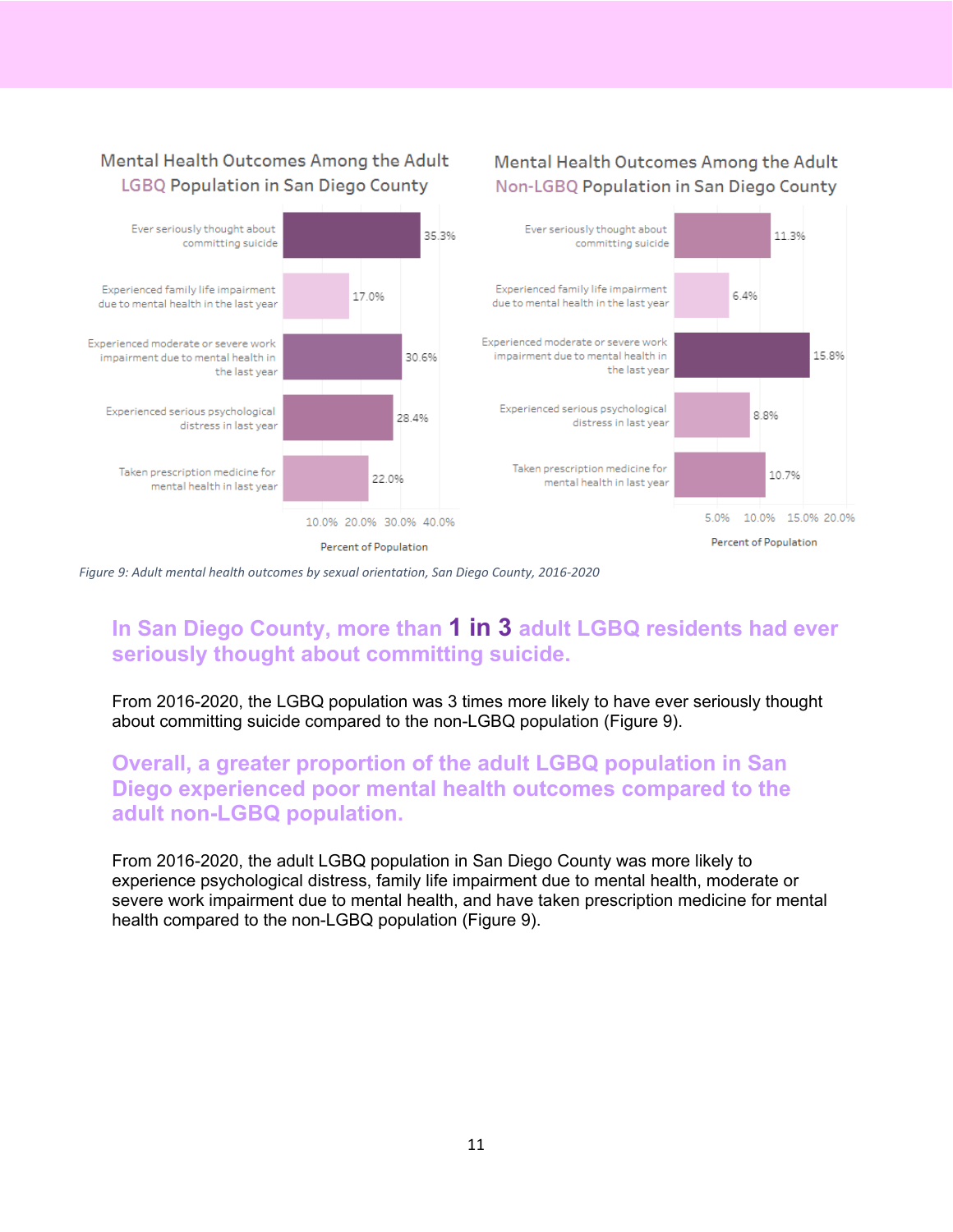

*Figure 10: Adult health behaviors by sexual orientation, San Diego County, 2016-2020*

## **Health behaviors vary by sexual orientation.**

From 2016-2020, the adult LGBQ population in San Diego County was more likely to have had 5 or more sexual partners in the past year, have had sex without giving consent, have used methamphetamines in the last 12 months, and to be a current smoker compared to non-LGBQ adults. Of adults who have ever tried marijuana, LGBQ adults were more likely to have used marijuana in the last month (Figure 10). Additionally, LGBQ adults were more likely to have tested for HIV compared to non-LGBQ adults, likely due to the public health focus on HIV prevention efforts among gay and bisexual men.

## **Healthcare Access**

Current research has indicated that LGBTQ people are more likely to experience reduced access to healthcare and underutilization of healthcare services. <sup>3</sup> Persistent exposure to individual and systemic discrimination can result in fear or lack of confidence in healthcare systems and providers. LGBQ patients are subject to bias and discrimination which can lead to reduced quality of care and future fear of disclosing their sexual orientation. Further, medical forms frequently exclude sexual and gender minority experiences which may result in hesitance to disclose sexual and gender identities in healthcare settings. As a result, LGBQ adults may choose to delay or avoid care altogether, which ultimately may result in undiagnosed and untreated health issues. LGBQ adults may also delay care until their condition is more severe and possibly less treatable.3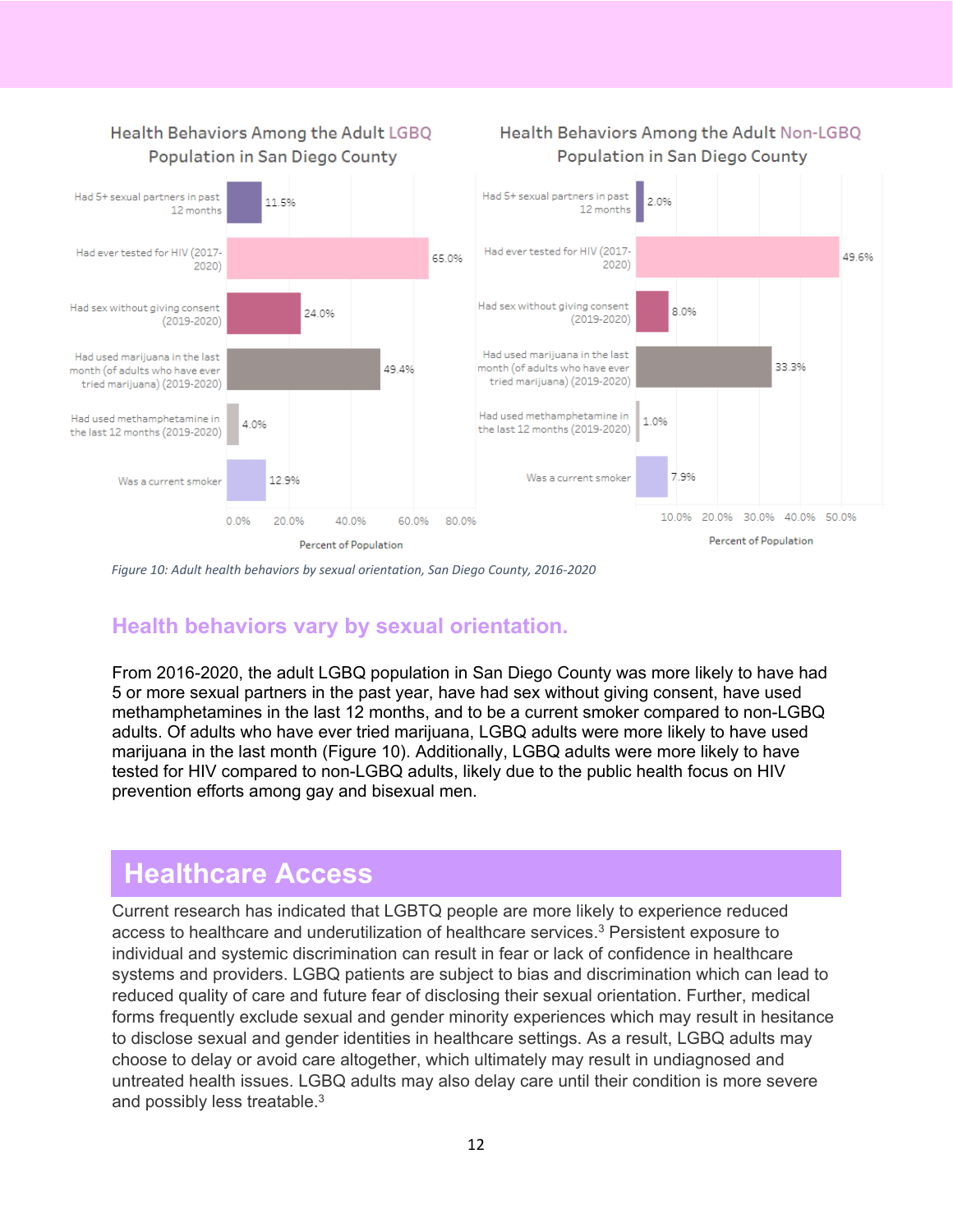

#### Healthcare Access Among the Adult LGBQ Population in San Diego County, 2016-2020

*Figure 11: Healthcare access among adult LGBQ population, San Diego County, 2016-2020*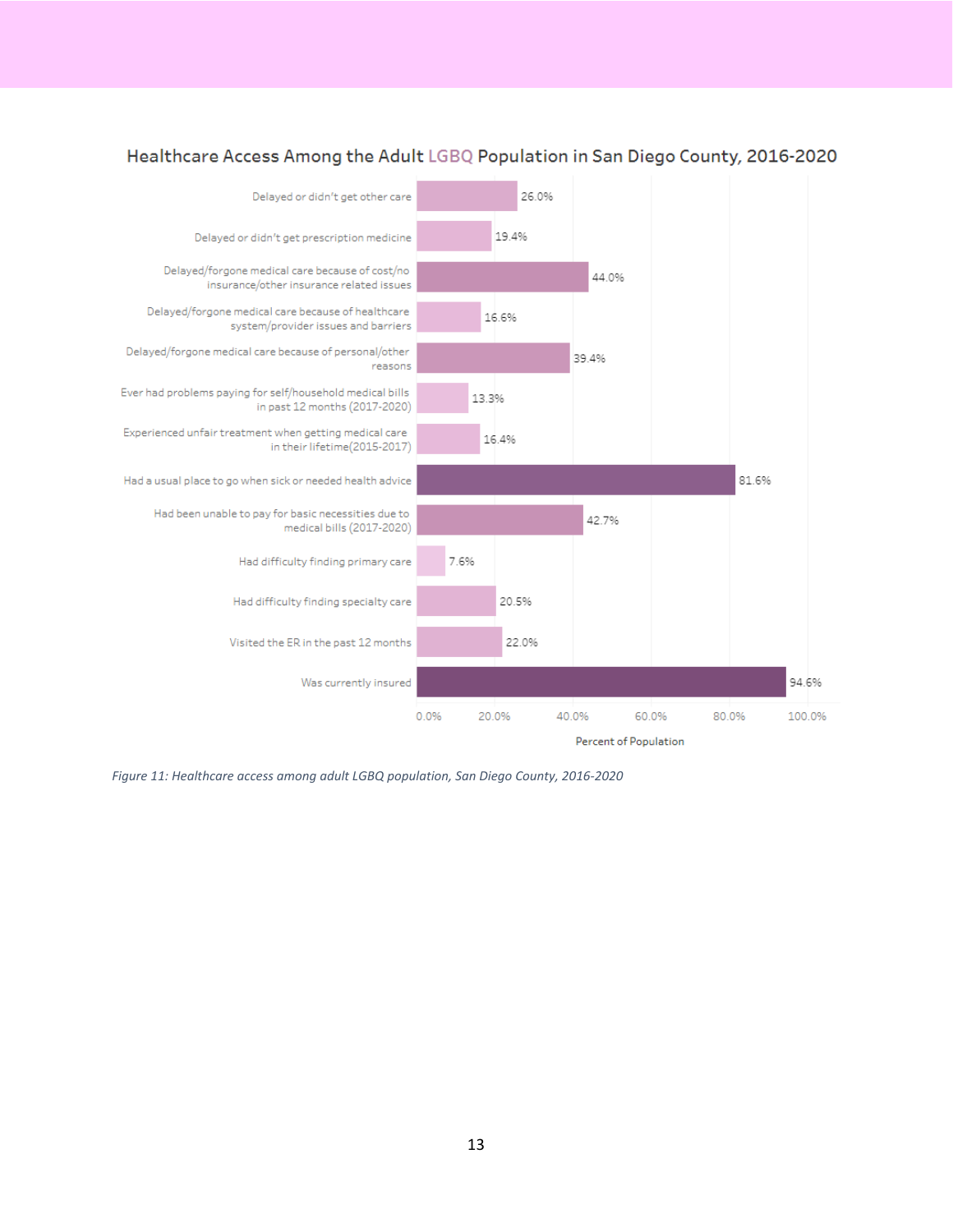#### Healthcare Access Among the Adult Non-LGBQ Population in San Diego County, 2016-2020



*Figure 12: Healthcare access among non-LGBQ population, San Diego County, 2016-2020*

## **The LGBQ population in San Diego County had similar healthcare coverage to non-LGBQ population.**

From 2016-2020, 94.6% of the LGBQ population was currently insured compared to 91.7% of the non-LGBQ population (Figure 11, Figure 12).

#### **However, LGBQ adults were more likely to face barriers to care.**

The LGBQ population in San Diego County experienced reduced access to healthcare and underutilization of healthcare services. LGBQ adults were more likely to delay or not get care, delay or not get prescription medicine, have difficulty finding primary and specialty care, and to have visited the ER in the last year. They were less likely to have a usual place to go when they were sick or needed health advice. Additionally, from 2015-2017, LGBQ adults were 1.8 times more likely to have experienced unfair treatment when getting medical care compared to non-LGBQ adults. From 2017-2020, LGBQ adults were also more likely to have problems paying for household medical bills and basic necessities due to medical bills (Figure 11, Figure 12).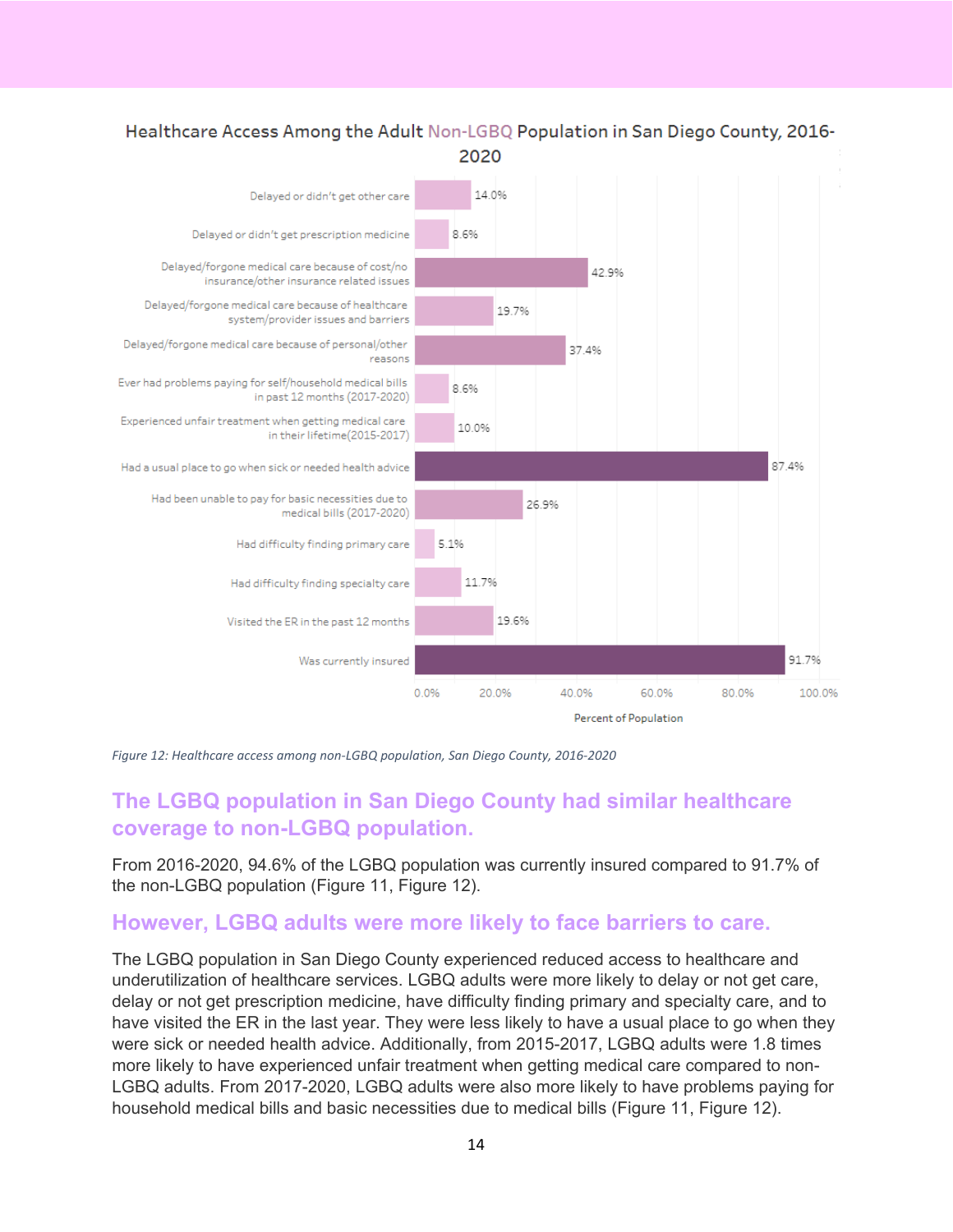# **Conclusion**

San Diego County is home to a large population of adults who identify as LGBQ. Many LGBQ people lead successful and healthy lives; however, they also have unique needs and may be more likely to face barriers, including stigma and discrimination, that can lead to poor health and well-being outcomes. Further research is needed to understand why these disparities exist, and what can be done to meet the needs of the LGBQ population. Additionally, more research that disaggregates sexual orientation and gender identity is needed in order to identify and address the unique health concerns for each group.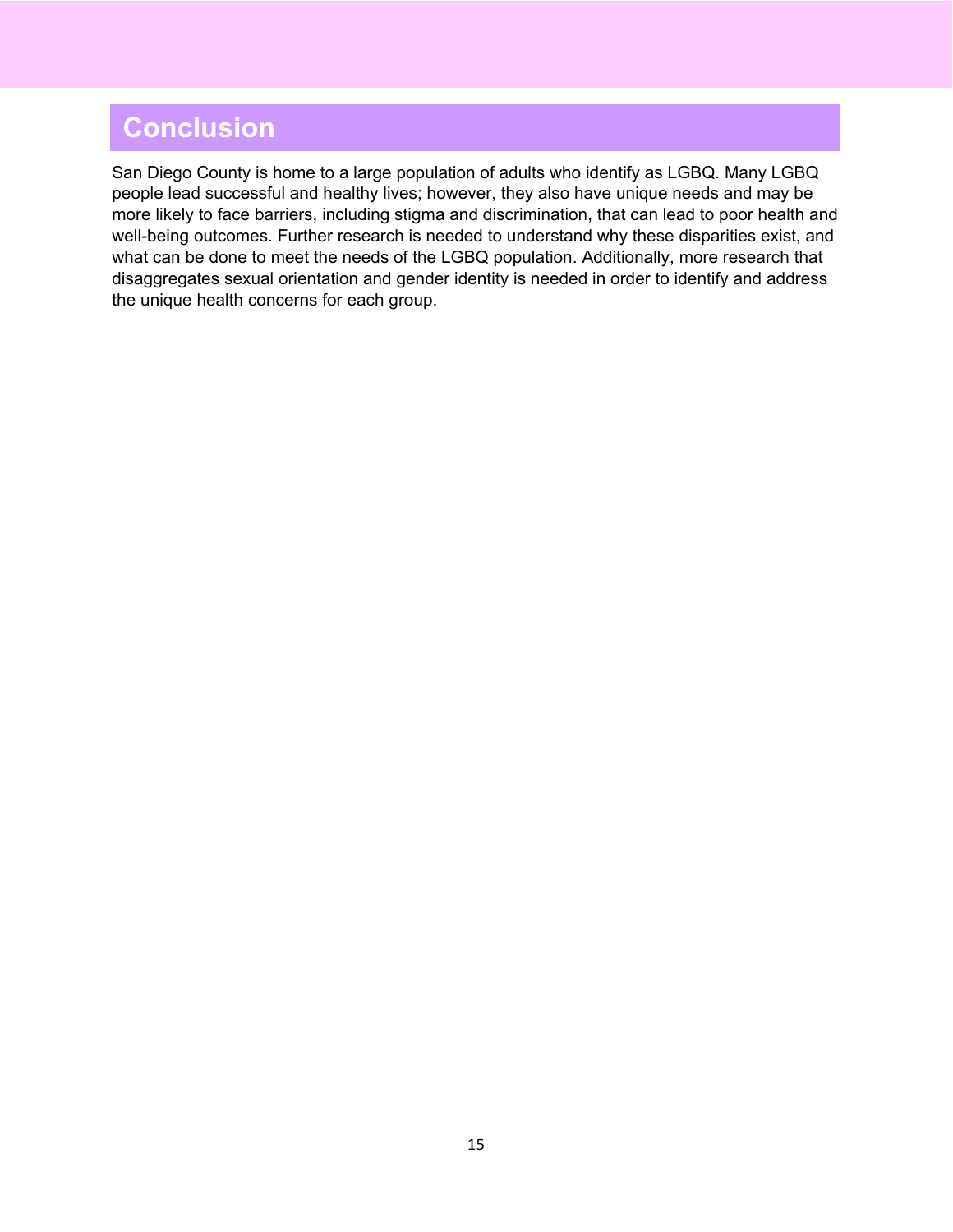## **References**

- 1. UCLA School of Law Williams Institute, LGBT White SES, January 2022. [https://williamsinstitute.law.ucla.edu/wp-content/uploads/LGBT-White-SES-Jan-](https://williamsinstitute.law.ucla.edu/wp-content/uploads/LGBT-White-SES-Jan-2022.pdf)[2022.pdf.](https://williamsinstitute.law.ucla.edu/wp-content/uploads/LGBT-White-SES-Jan-2022.pdf)
- 2. Centers for Disease Control and Prevention (CDC), About LGBT Health, 2014. [https://www.cdc.gov/lgbthealth/about.htm.](https://www.cdc.gov/lgbthealth/about.htm)
- 3. Mulé, N.J., Ross, L.E., Deeprose, B. *et al*. Promoting LGBT health and wellbeing through inclusive policy development. Int J Equity Health 8, 18 (2009). [https://equityhealthj.biomedcentral.com/articles/10.1186/1475-9276-8-18.](https://equityhealthj.biomedcentral.com/articles/10.1186/1475-9276-8-18)
- 4. Burwick, Andrew, Gary Gates, Scott Baumgartner, and Daniel Friend. (2014). Human Services for Low-Income and At-Risk LGBT Populations: An Assessment of the Knowledge Base and Research Needs. OPRE Report Number 2014-79. Washington, DC: Office of Planning, Research and Evaluation, Administration for Children and Families, U.S. Department of Health and Human Services. [https://www.acf.hhs.gov/sites/default/files/documents/opre/lgbt\\_hs\\_project\\_brief\\_final\\_5](https://www.acf.hhs.gov/sites/default/files/documents/opre/lgbt_hs_project_brief_final_508compliant_122414_0.pdf) [08compliant\\_122414\\_0.pdf.](https://www.acf.hhs.gov/sites/default/files/documents/opre/lgbt_hs_project_brief_final_508compliant_122414_0.pdf)
- 5. Dentato, M. P. (2012, April). The minority stress perspective. *Psychology and AIDS Exchange Newsletter*. [http://www.apa.org/pi/aids/resources/exchange/2012/04/minority-stress.](http://www.apa.org/pi/aids/resources/exchange/2012/04/minority-stress)
- 6. National Academies of Sciences, Engineering, and Medicine 2020. Understanding the Well-Being of LGBTQI+ Populations. Washington, DC: The National Academies Press. [https://doi.org/10.17226/25877.](https://doi.org/10.17226/25877)
- 7. UCLA Center for Health Policy and Research, California Health Interview Survey (CHIS), 2016-2020.
- 8. FAQ on Health and Sexual Diversity An Introduction to Key Concepts. Geneva: World Health Organization, 2016. License: CC BY-NC-SA 3.0 IGO. [https://apps.who.int/iris/handle/10665/255340.](https://apps.who.int/iris/handle/10665/255340)
- 9. Merriam-Webster. (n.d.). Heterosexism. In Merriam-Webster.com dictionary. Retrieved April 13, 2022, from<https://www.merriam-webster.com/dictionary/heterosexism>
- 10. American Psychological Association, Lesbian, Gay, Bisexual and Transgender Aging, 2013. [https://www.apa.org/pi/lgbt/resources/aging.](https://www.apa.org/pi/lgbt/resources/aging)
- 11. *Obergefell v. Hodges*, 576 U.S. 644 (2015). [https://www.supremecourt.gov/opinions/14pdf/14-556\\_3204.pdf.](https://www.supremecourt.gov/opinions/14pdf/14-556_3204.pdf)
- 12. UCLA School of Law Williams Institute, LGBT Parenting in the United States, February 2013. [https://williamsinstitute.law.ucla.edu/publications/lgbt-parenting-us/.](https://williamsinstitute.law.ucla.edu/publications/lgbt-parenting-us/)